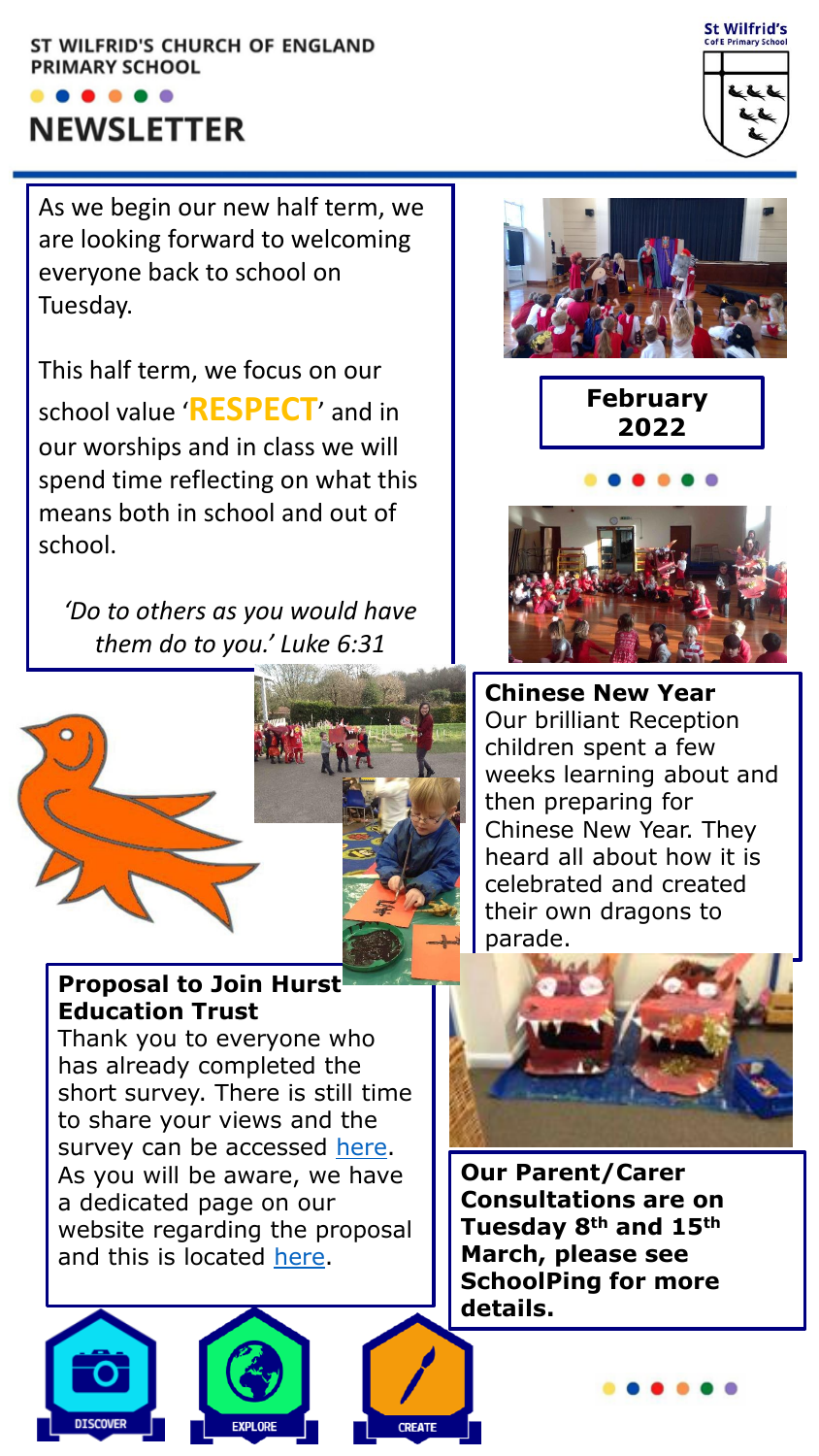# **PE and Sport at St Wilfrid's**

# **Netball**

So far this year, our Year 5 and 6 netball team have taken part in a number of league matches against different schools in the area. They also took part in a round robin tournament this week. We have been incredibly proud of their team work skills, communication between each other and perseverance when learning tricky new rules of the game. It has been great to celebrate some fantastic wins (some with lots of goals!) and draws, as well as showing great sportsmanship when things didn't go their way. We look forward to taking part in another tournament later this year and continuing to develop our netball skills even further.

On the 17<sup>th</sup> of February, 10 year four children took part in a badminton festival at Haywards Heath. All of the children showed a wealth of skills throughout the afternoon across a range of activities. The children had to ensure that they were using a racquet with control and accuracy to complete different challenges. Some of these required the children to display excellent team work skills. All of the children showed progress throughout the event and most importantly, comnpleted all challenges. Well done to all of the children and thank you to the parents/carers that transported them.